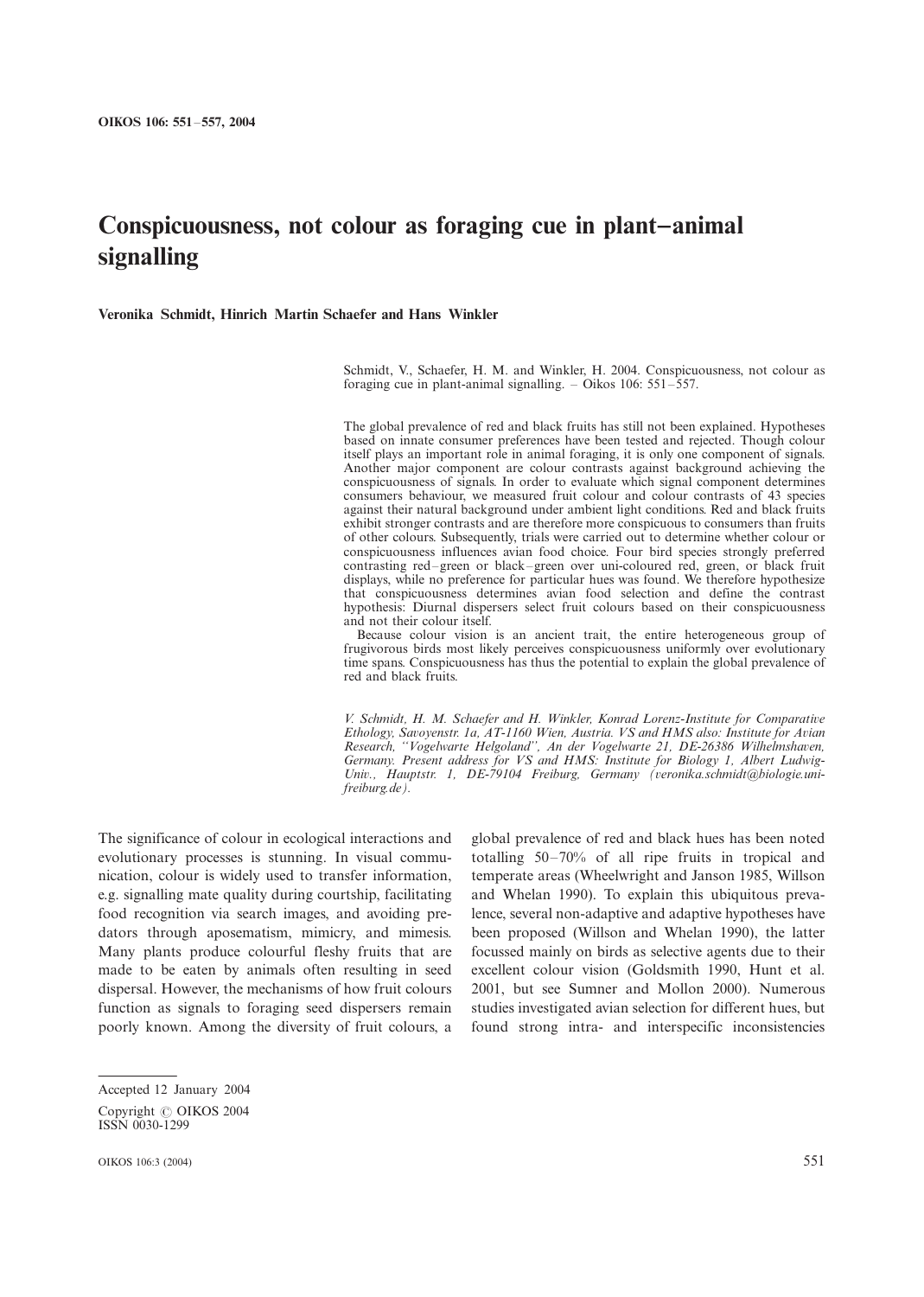(Willson and Comet 1993, Traveset and Willson 1998). Hypotheses on directed selective pressures of birds on the evolution of global fruit colour patterns were therefore rejected (Willson et al. 1990). Considering that hue is only one component of colour signals, and that studies were conducted under differing light conditions, the contradicting results of birds colour preferences are not surprising. Few researchers have measured contrast patterns of fruit displays (Burns and Dalen 2002), which are an important component of colour signals as the strength of any signal lies in its distinction from background noise (Endler 1992, 1993, 2000). Alternatively to colour, fruits conspicuousness may thus influence consumers fruit selection.

Another limitation of studies on fruit colour conducted to date is the colour classification based mostly on human vision. This approach ignores the marked differences in visual systems among vertebrates potentially leading to erroneous conclusions (Bennett et al. 1994). Birds visible range extends into the UV, and they are equipped with a forth cone type and a system of oil droplets, which likely enables them to distinguish more hues than humans can perceive (Vorobyev et al. 1998). Currently, the most objective approach to colour assessment in ecological studies is the use of colour spectra obtained by spectrometric devices, as they are independent of specific colour space assumptions (Cuthill et al. 1999).

Thus, under these new premises, i.e. the employment of objective colour assessment and the measurements of contrast as an important aspect of fruit signals, the potential avian influence on the evolution of fruit colour patterns is again under scrutiny. We first hypothesize that not colour itself but conspicuousness is the key to attractive fruit displays. Therefore, we propose that the prevalence of red and black fruits is a result of their conspicuousness owing to strong colour contrasts against natural backgrounds. We tested this hypothesis by assessing the conspicuousness of 43 neo-tropical fruit species using colour spectra of both fruit and background under natural ambient light. Second, we propose that birds do not prefer red and black per se, but that contrasting displays enhance fruit consumption. Accordingly, we investigated, in choice experiments, whether colour or colour contrasts influence avian fruit selection both in natural and artificial red, black, and green fruits.

# Methods

## Spectral measurements and contrast calculation

Fieldwork was conducted from October to December 1998 and October 1999 to February 2000 at the Surumoni field station in a lowland rainforest in southern Venezuela ( $65^{\circ}40'W$ ,  $3^{\circ}10'N$ ). We collected fruits in all forest strata, 33 fruit species inside the forest and ten in a Llanos type savannah nearby. We measured the colour of 20 mature fruits and background structures of each plant species immediately after collection. For all measurements, a portable Ocean optics S2000 diodearray spectrometer and a Top Sensor System Deuterium-Halogen DH-2000 as a standardised light source were used. The combination yielded reliable readings between 350 and 900 nm. The sensor consisted of six 200 µm illuminating fibres, surrounding a seventh fibre, which transferred the reflected light into the spectrometer with an acceptance angel of  $28^{\circ}$ . We measured reflectance as the proportion of a standard white reference tile. Spectra were processed using SpectraWin 4.0 software and were calculated in 5 nm intervals between 350 and 700 nm using the software package ColorMaster (H. Winkler, unpubl.). To measure irradiance, we took ambient light spectra with a CC3 cosine-corrected irradiance sensor with a measuring surface of 6 mm in diameter, collecting incoming light over a solid angle of  $180^\circ$ . Depending on light intensity, the probe was connected with a  $200 \mu m$  or a 50 mm optical fibre. The cosine correction adjusts for signal differences resulting from differing angles of the incoming light. Fruit spectra of each species were averaged. For background patterns, an average spectrum consisting of the estimated proportions contributed by each structure (leaves, bark etc.) was calculated. For each species, we photographed seven infructescences from 5 m distance and calculated the proportions of background structures to the nearest 10%. To obtain the colour spectra reaching the eye of a consumer, we multiplied averaged reflectance spectra of fruit and background with corresponding ambient light spectra (Endler 1990, 1993).

We used the Euclidean distance for the estimation of colour contrasts although its assumption of equal sensitivity might not apply to all wavelengths in birds. Due to the influence of ambient light intensity, spectra were normalised to the same brightness in order to only yield colour contrast (Endler 1990). The Euclidean distance D was then calculated as:

$$
D=\sqrt{\sum\!\left[Qf(\lambda)-Qb(\lambda)\right]^2}
$$

with Q being the colour light spectrum reaching the eye of the observer, Qf and Qb representing the products of fruit, respectively background reflectance spectra and ambient light spectrum;  $\lambda$  is the wavelength in nm, and the sum represents the entire spectrum of wavelength  $(350-700 \text{ nm})$ . We conducted a Mann-Whitney test to compare colour contrasts of red and black fruits with those of other colours.

## Study species

We tested the following thraupids: green honeycreeper (GH, Chlorophanes spiza), blue dacnis (BD, Dacnis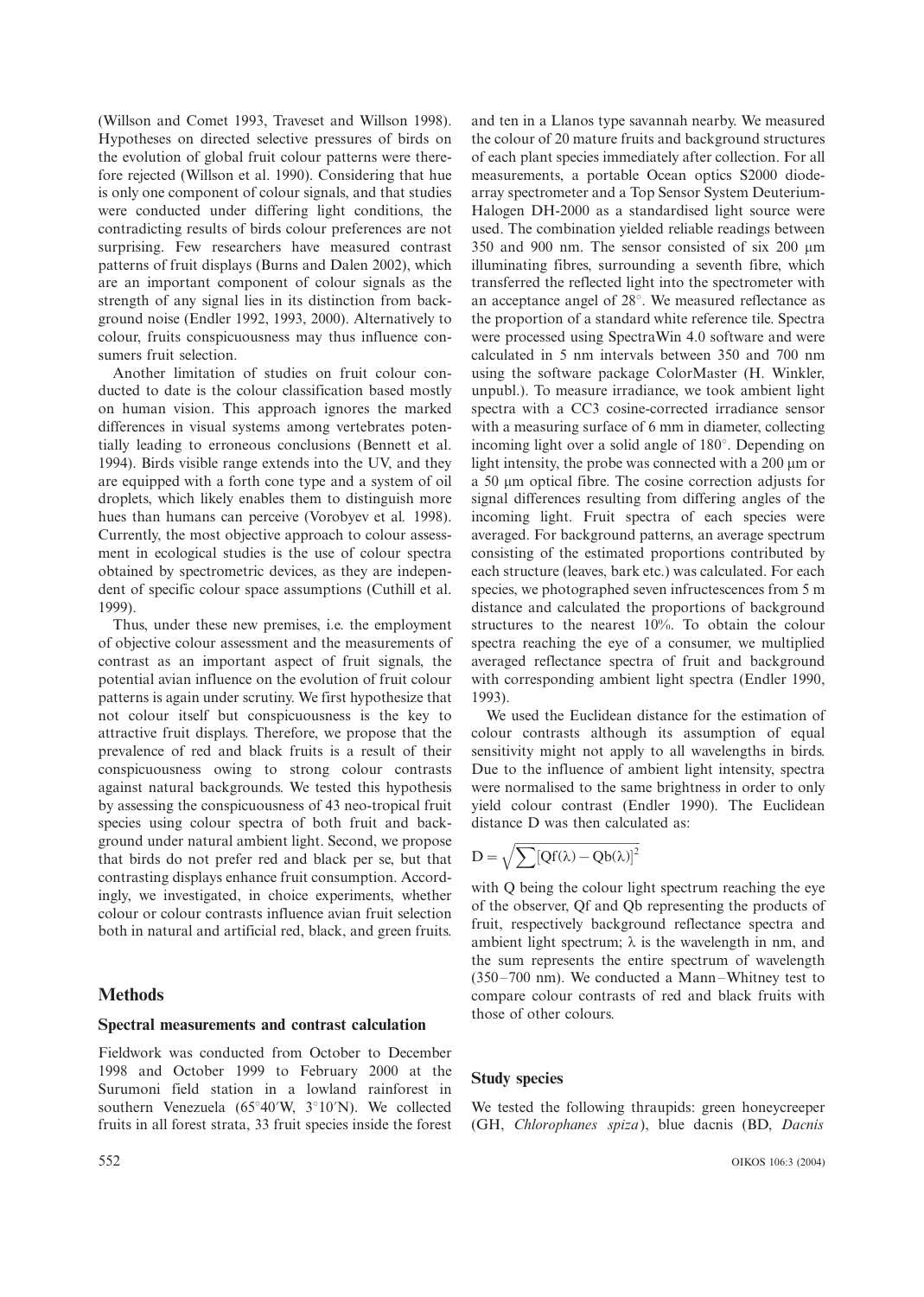cayana), short-billed honeycreeper (SH, Cyanerpes nitidus), and purple honeycreeper (PH, C. caeruleus) in a cafeteria trial (GH  $n = 4$ , BD  $n = 5$ , SH  $n = 3$ ), in a contrast trial with artificial fruit (GH  $n = 4$ , BD  $n = 5$ , SH n = 5), and natural fruits (BD n = 6; SH n = 5; PH  $n = 3$ ; all wild caught). All birds were held individually in cages  $(62 \times 40 \times 39$  cm) under constant conditions (LD 12:12;  $25^{\circ}C \pm 1^{\circ}C$ ; app. 70% relative humidity). Birds were kept on a uni-coloured brown standardised food of dried insects, vegetable oil, protein, carbohydrates, cellulose, minerals, and vitamins. The maintenance food was supplied with artificial nectar (Nectar-Plus, Enderle Prod., Germany). Water was always provided ad libitum. Individuals were bought as captive bred in trade, most of them still in juvenile plumage, and held under license of the Weser-Ems District Government, Germany. During the experiments, birds maintained or increased their body mass. Birds caught at the field station were observed one month prior to capture and mist-netted after the breeding season. We fed birds a variety of natural fruits and a mixture of insects. Permits were given under No. 193 by the SADA-Amazonas Department, Pto. Ayacucho, Venezuela. Birds were acclimatized for two weeks before trials and released within four weeks after capture. The birds were colourringed and observed in their original mixed species flocks until the field season ended.

#### Preference of fruit colour

We investigated a general colour preference in a cafeteria design experiment. The species were simultaneously exposed to five artificial fruit cubes of different colours over two consecutive days. Cubes were gelatine-based with 2.5 g of indigestible cellulose to make fruits opaque (Schmidt 2002). We used ''Crazy colours'' by Brauns Heitmann GmbH, Germany, and titanium white as food dye. Colour shade was spectrometrically checked and fitted the range of natural fruit spectra of the same hue. The same colour shades were used for all trials. Birds were familiar with all artificial fruits before the trials and readily fed on them. We presented fruits in petri dishes with changing colour positions. After 45 min of exposure, we collected unconsumed fruits and food spills and determined the amounts eaten. To assess whether birds generally prefer a certain colour, we used a modified Hotelling's  $T^2$ -test following Lockwood (1998). Amounts eaten of each fruit cube were calculated as proportions of individual total consumption. In a second step, a permutation test tested preferences for red fruits among the different species. Since the design was hierarchical (treatments, species, individuals) and repeated over individuals, permutations were carried out on values centred at zero within individuals (Mundry 1999). The results were statistically evaluated in 10 000 permutations to test for differences in the amongtreatments variance versus the within-treatments variance. The permutation test was performed using unpublished software (H. Winkler, unpubl.).

## Influence of contrasts

To test the influence of contrasts, we presented green artificial fruits simultaneously on a red and a green dish on three consecutive days. The same trial was repeated with red artificial fruits to avoid the potential influence of red in just one display. After 45 min, we collected food spills and uneaten food to determine the amount of fruit eaten from each display. For these trials, birds were held in indoor aviaries of  $1.20 \times 1.20 \times 2.40$  m. To test the effects of contrasts within a fruit display, we offered wild-caught birds in Venezuela two food cups with either 20 black, ripe fruits of Goupia glabra, or 13 black fruits with 7 green unripe G. glabra fruits. G. glabra has a multi-coloured ripening process with fruits of different ripening stages being simultaneously present. The aim of this trial was to test the effect of contrasts within a fruit display. We therefore presented fruits against a dark grey background. After 15 min, we counted black fruits left in both cups (birds did not eat green fruits). Trials were conducted on three consecutive days. For both experiments, we employed a  $\chi$ -test to test whether birds preferred one type of display.

## **Results**

#### Conspicuousness of fruit colours

Typical fruit and background reflectance spectra are shown in Fig. 1. The Euclidean distances of the brightness-normalised spectra of 43 fruit species showed clear differences between fruit colours. Red and black fruits contrasted more with their background than fruits of other colours (Mann–Whitney U-test;  $U = 130.0$ ;  $z = -2.435$ ; n = 43; p = 0.015; Fig. 2, Appendix 1). Colour contrasts did not differ between red and black fruits (U = 52.0;  $z = -0.693$ ; n = 25; p = 0.488).

#### Experiments on fruit colour and conspicuousness

The bird species did not exhibit a preference for red fruits (permutation test: all species  $p > 0.05$ ). Similarly, no overall preference for any fruit colour was found (Hotelling's  $T^2 = 19.8942$ , df = [4, 8], n = 9; p > 0.05/ Fig. 3). When we presented green artificial fruits with a red or a green background, all species strongly preferred the contrasting food display on all days ( $\chi^2 = 7.143$ ;  $df = 1$ ; n = 14; p = 0.008/Fig. 4A). A second trial with red fruits yielded a similar preference for a contrasting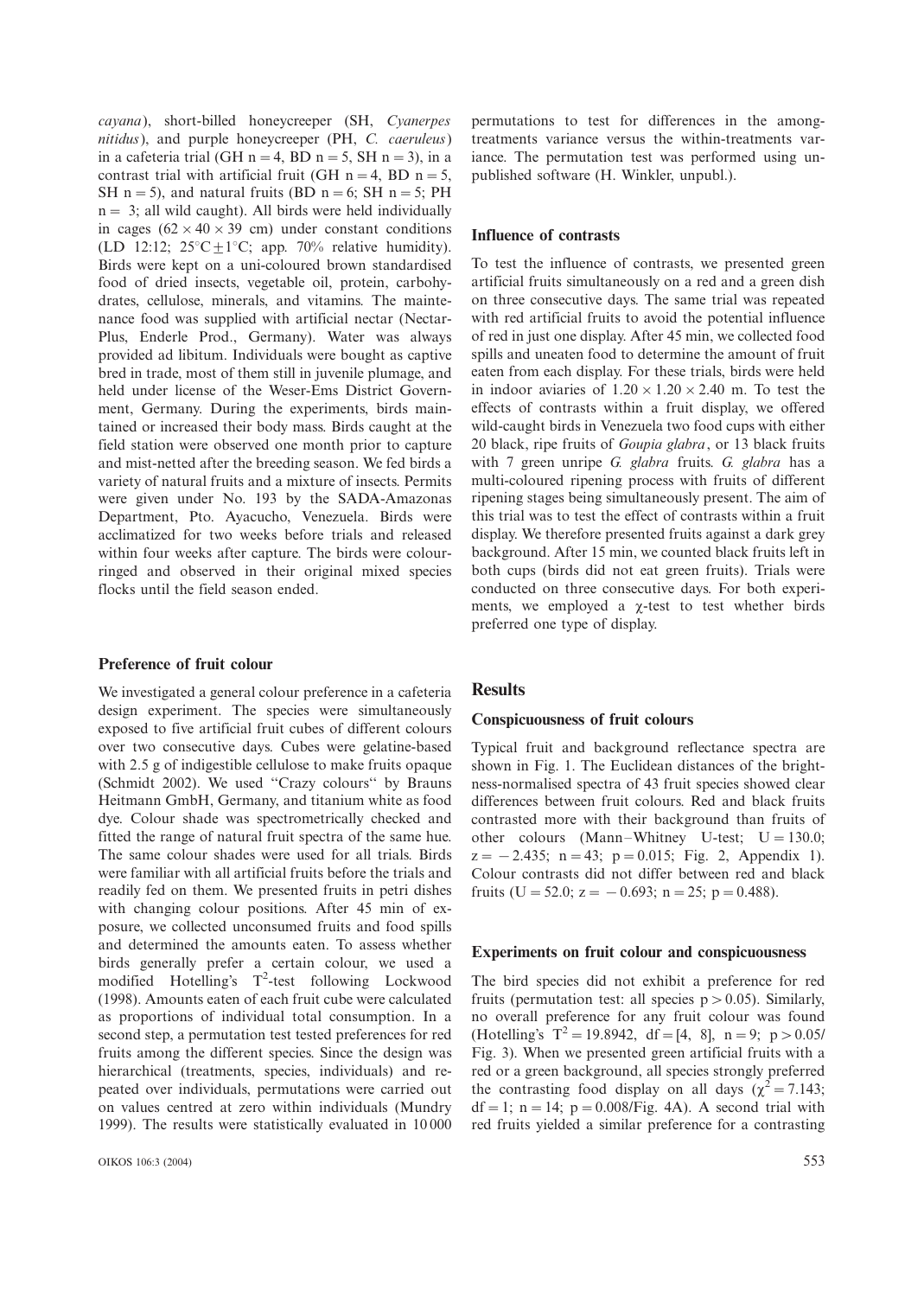

Fig. 1. (A) Typical fruit colour reflectance spectra. (B) Typical background colour spectra. Background structures were mainly green leaves or reddish brown stems.

display  $(\chi^2 = 10.286; df = 1; p = 0.001/Fig. 4B)$ . In experiments with the uni-coloured display of natural black ripe fruits and the bi-coloured display with



Fig. 2. Colour contrasts between brightness-normalised spectra of natural red and black fruits versus fruits of other colours. Contrasts are measured in Euclidean distance units. Fruit colours represented by only one fruit species are not included.



Fig. 3. Colour choice of three neo-tropical tanager species in cafeteria design experiments with five different fruit colours. Birds show no consistent colour preference.

additional green unripe fruits, birds of all species also favoured the contrasting display  $(\chi^2 = 7.118; df = 1;$  $n = 14$ ;  $p = 0.008$ /Fig. 4C).

# **Discussion**

This study presents the first objective assessment of fruit colour and conspicuousness of 43 fruit species of different families under natural illumination. In any light habitat (sensu Endler 1993), red and black fruits were the most conspicuous colours to background structures. Moreover, contrasts of these hues against background and not colour per se determined food choice in birds which preferred contrasting over unicoloured displays. The global prevalence of red and black fruits appears thus to be explained by their greater conspicuousness against natural backgrounds compared to other fruit colours. The greater conspicuousness of these hues was also reported in Coprosma species using



Fig. 4. Choice experiments with contrasting (barred) and unicoloured (plain) food displays. Trials were conducted with artificial green (A) and red (B), and with natural ripe black and unripe green fruits (C).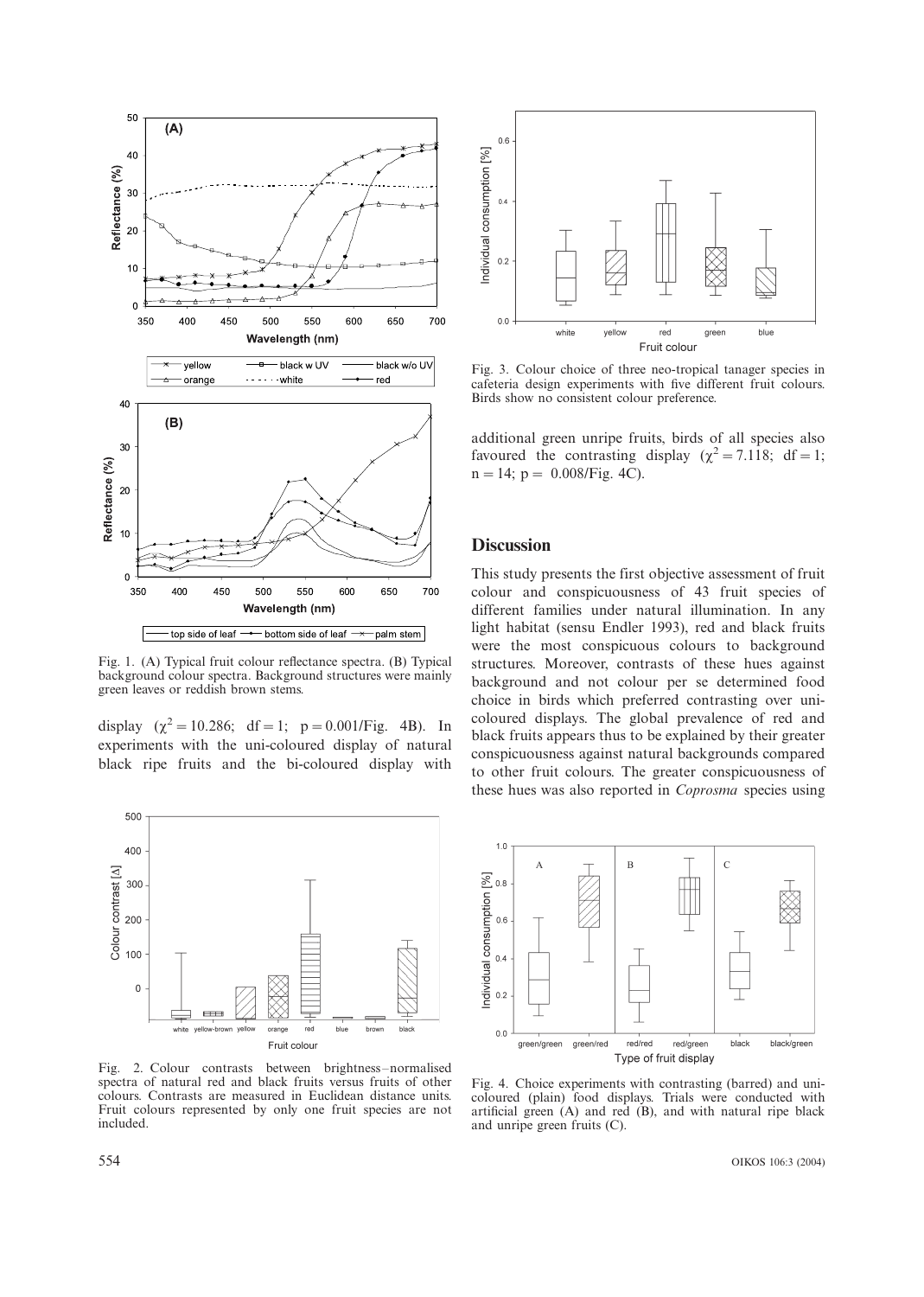standard illuminants and the CIE system developed for the human eye (Lee et al. 1994).

# Considerations

Our experiments did not control for birds experience that may impact colour choices. However, birds of very different experience (wild caught vs captive bred and fed on an uncoloured diet more than six months prior to the trials) exhibited similar preferences for conspicuousness. Despite the short distance between food and consumers, conspicuousness determined fruit choice in four bird species regardless of fruits colour or context (artificial vs natural). We approached conspicuousness using only colour contrasts and not brightness patterns. Though contrasts increase numerically with brightness (Schmidt 2002), they are not necessarily perceived as greater in bright sunlight due to the Weber-Fechner law (Vorobyev et al. 1998) and the light-dark-adaptation mechanisms of the vertebrate eye. Hence, brightness-biased contrasts may not accurately reflect birds perception. Also, frugivorous silvereyes (Zosterops lateralis) used hue and not brightness as foraging cue (Puckey et al. 1996), and hue also defined signal content in mate choice in two bird species (Pearn et al. 2001, Heindl and Winkler 2003). Birds are sensitive to wavelengths from 320-700 nm (Honkavaara et al. 2002). Our contrast calculations extending from  $350-700$  nm do not measure contrasts in the extreme UV. However, our data cover the maximum UV wavelength absorbance in birds which is  $360-370$  nm or higher (Cuthill et al. 2000). Fruits with UV reflectance  $\langle 350 \rangle$  nm also reflect  $> 350 \rangle$  nm (Honkavaara et al. 2002) which we found in 2% of the fruits. Thus, we assume that our data provide a realistic approach to natural contrasts. Background structures such as leaves and bark do not reflect UV light (Endler 1993), which was also true for our sample.

#### The role of colour and conspicuousness

In our colour choice experiments, birds did not prefer any particular colour, but ate fruits randomly. Previous studies found mostly weak and transient avian colour preferences (Willson et al. 1990, Willson and Comet 1993). The only studies demonstrating consistent colour choices (red over orange, yellow, or white), recorded preferences for fruits presented against a green background of either cardboard or leaves (Puckey et al. 1996, Gervais et al. 1999). In this design, birds may have preferred red fruits because of their greater conspicuousness towards the green background, which has not been tested, instead of an innate preference for red.

The influence of conspicuousness on fruit selection rather than innate consumer preference has previously been proposed (Kerner 1895, Ridley 1930, Willson and Hoppes 1989). Burns and Dalen (2002) demonstrated that red fruits displayed against a contrasting background had higher removal rates. However, the idea of the influence of conspicuousness has not yet been formally defined, and here we will term it the contrast hypothesis. The contrast hypothesis predicts that diurnal dispersers select fruit colours based on their conspicuousness and not their colour. We define conspicuousness at two spatial scales: (1) between the fruit display and its background and (2) within a fruit display i.e. between ripe fruits and coloured accessory structures (unripe fruits, stem, pedicles). The hypothesis assumes that greater contrasts of fruit displays increase the likelihood of dispersers fruit detection and subsequently consumption. If conspicuousness acts on dispersers decision in which plant to feed, it has impact on plant fitness and may lead to the evolution of conspicuous fruits.

## Effects of disperser preferences

The fruit-frugivore system is characterized by complex interactions between a large heterogeneous group of plants and a very large heterogeneous group of consumers. Both groups differ considerably in generation length and the rate of evolutionary changes (Herrera 1985). Consequently, only traits ubiquitously present in consumers over evolutionary time have the potential to shape fruit traits. Colour vision is an ancient vertebrate trait presumably present in all contemporary diurnal avian frugivores and their ancestors (Neitz et al. 2001). Hence, selective pressures on conspicuousness persist even evolutionary changes in consumer assemblages because succeeding frugivorous bird species have similar colour perception. Acting prior to the various parameters that contribute to fruit selection (Schaefer et al. 2003), conspicuousness seems to be a fundamental key for plants to increase seed dispersal. Because colour vision is ubiquitously present in birds, conspicuousness has the potential to shape evolutionary processes in fruit species that are mainly consumed by diurnal dispersers. Conspicuousness will only translate into the evolution of fruit characters if opposing pressures of fruit pests do not eliminate the selective pressures of dispersers. Evidence on the function of fruit signals and on the visual perception of fruit pests is very limited. However, it is known that the visual perception of birds and insects differs strikingly in the lack of a long-wave receptor in many insect groups (Menzel and Backhaus 1990). Hence, colour contrasts of red fruits can act as a conspicuous long-distance signal on birds, while most insect fruit predators (wasps, beetles) will only perceive brightness contrasts. This difference in the visual perception of birds and insects may enable plants to use red fruit colour as a specific signal for dispersers only. This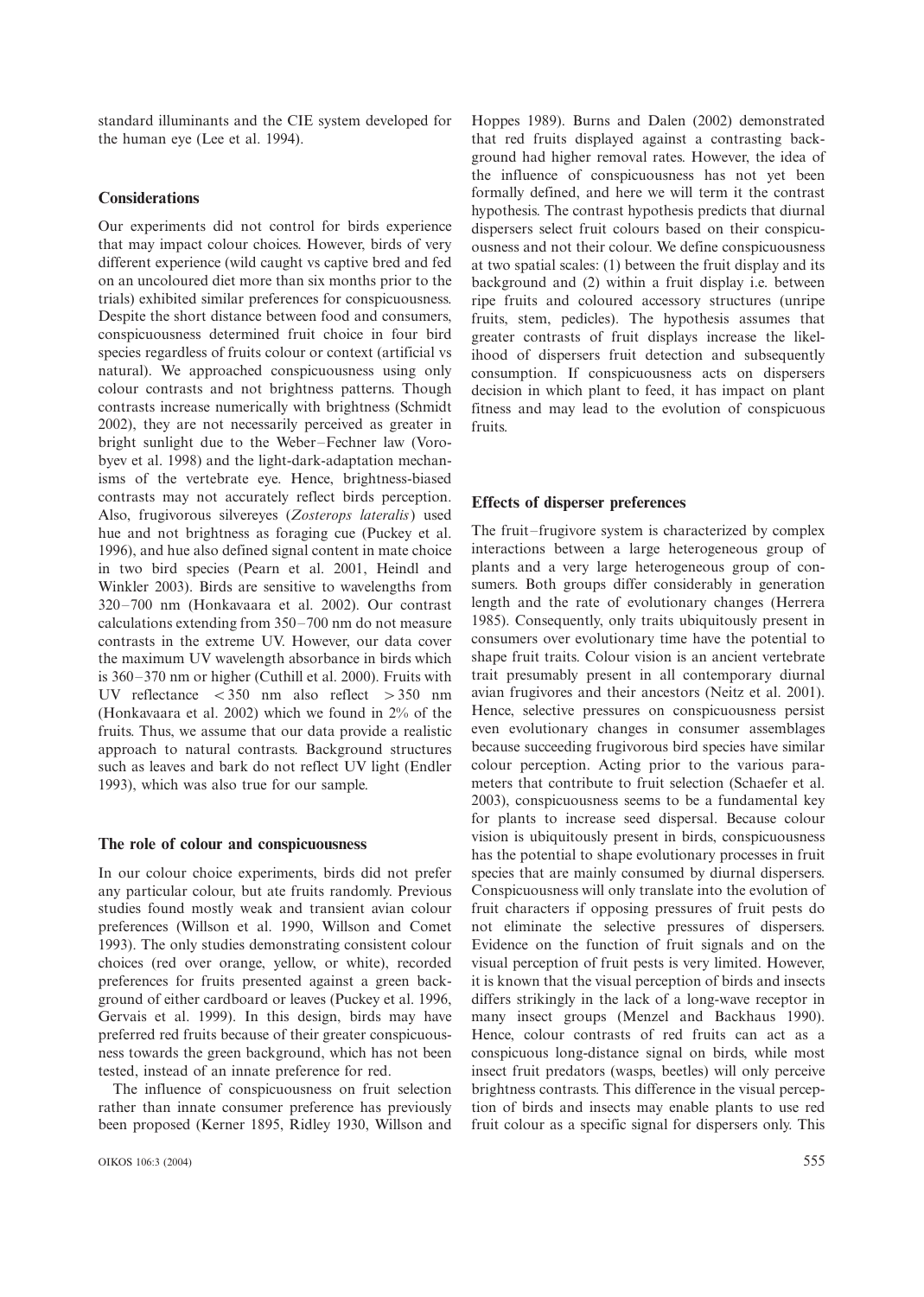does, however, not apply to black fruits. Birds and insects perceive black colour probably similarly because it is achromatic with an overall low reflectance. Differences in insect and bird perception of red but not black fruits lead to two assumptions: First, if red fruits are less conspicuous to frugivorous insects than black fruits, we predict that black fruits possess more effective defensive secondary compounds than red fruits to prevent insect damage. This conjecture expects, second, a higher frequency of invertebrate generalists feeding on red compared to black fruits. The prediction is yet to be tested by comparing secondary compounds or invertebrate feeding behaviour in red and black fruits.

Acknowledgements - Franz Bairlein helped with valuable discussions and provided facilities for cage experiments and analyses. We also thank K. C. Burns and I. T. Morrison for helpful comments on the manuscript. Ulrike Strauss assisted in bird maintenance. The study was sponsored by the Austrian Academy of Sciences and grants of the Bischöfliche Studienförderung Cusanuswerk e.V. to VS and the Deutsche Studienstiftung to HMS.

#### References

- Bennett, A. T. D., Cuthill, I. C. and Norris, K. J. 1994. Sexual selection and the mismeasure of color. - Am. Nat. 144:  $848 - 860$
- Burns, K. C. and Dalen, J. L. 2002. Foliage color contrasts and adaptive fruit color variation in a bird-dispersed plant community. - Oikos 96:  $463-469$ .
- Cuthill, I. C., Bennett, A. T. D., Partridge, J. C. et al. 1999. Plumage reflectance and the objective assessment of avian sexual dichromatism. - Am. Nat. 153: 183-200.
- Cuthill, I. C., Partridge, J. C., Bennett, A. T. D. et al. 2000. Ultraviolet vision in birds. - Adv. Stud. Behav. 29: 159-214.
- Endler, J. A. 1990. On the measurement and classification of colour in studies of animal colour patterns. - Biol. J. Linn. Soc. 41: 315-352.
- Endler, J. A. 1992. Signals, signal condition, and the direction of evolution. - Am. Nat. 139: 125-153.
- Endler, J. A. 1993. The color of light in forests and its implications. - Ecol. Monogr. 63:  $1 - 27$ .
- Endler, J. A. 2000. Evolutionary implications of the interaction between animal signals and the environment.  $-$  In: Espmark, Y., Amundsen, T. and Rosenqvist, G. (eds), Animal signals. Tapir Academic Press, pp. 11-46.
- Gervais, J. A., Noon, B. R. and Willson, M. F. 1999. Avian selection of the color-dimorphic fruits of salmonberry, *Rubus spectabilis*: a field experiment.  $-$  Oikos 84: 77–86.
- Goldsmith, T. H. 1990. Optimization, constraint, and history in the evolution of eyes.  $-$  Q. Rev. Biol. 65: 281-322.
- Heindl, M. and Winkler, H. 2003. Interacting effects of ambinet light and plumage color patterns in displaying wire-tailed manakins ( $Pipra$  filicauda, Aves, Pipridae). - Behav. Ecol. Sociobiol.  $53: 153-162$ .
- Herrera, C. M. 1985. Determinants of plant-animal coevolution: the case of mutualistic dispersal of seeds by vertebrates. - Oikos 44: 132-141.
- Hoonkavaara, J., Koivula, M., Korpimäki, E. et al. 2002. Ultraviolet vision and foraging in terrestial vertebrates. - Oikos 98: 504-510.
- Hunt, D. M., Wilkie, S. E., Bowmaker, J. K. et al. 2001. Vision in the ultraviolet.  $-$  Cell Mol. Life Sci. 58: 1583 $-1598$ .
- Kerner, A. 1895. The natural history of plants: their forms, growth, reproduction and distribution.  $-$  Holt.
- Lee, W. G., Weatherall, I. L. and Wilson, J. B. 1994. Fruit conspicuousness in some New Zealand Coprosma (Rubiaceae) species. – Oikos 69: 87–94.
- Lockwood III, J. R. 1998. On the statistical analysis of multiplechoice feeding preference experiments. - Oecologia 116:  $475 - 481.$
- Menzel, R. and Backhaus, W. 1990. Color vision in insects. - In: Gouras, P. (ed.), Vision and visual dysfunction, chapter 15. Vol. 6. MacMillan Press.
- Mundry, R. 1999. Testing related samples with missing values: a permutation approach. – Anim. Behav. 58: 1143–1153.
- Neitz, J., Carroll, J. and Neitz, M. 2001. Color vision almost reason enough for having eyes. Optics Photonics News: 26-33.
- Pearn, S. M., Bennett, A. T. D. and Cuthill, I. C. 2001. Ultraviolet vision, fluorescence and mate choice in a parrot, the budgerigar Melopsittacus undulatus. - Proc. R. Soc. Lond. B 286: 2273-2279.
- Puckey, H. L., Lill, A. and O'Dowd, D. J. 1996. Fruit color choices of captive silvereyes (Zosterops lateralis). - Condor 98: 780-790.
- Ridley, H. N. 1930. The dispersal of plants throughout the world. - Reeve, Ashford, England.
- Schaefer, H. M., Schmidt, V. and Winkler, H. 2003. Testing the defence trade-off hypothesis: how contents of nutrients and secondary compounds affect fruit removal. - Oikos 102:  $318 - 328$
- Schmidt, V. 2002. The role of fruit colour in avian fruit selection - an objective approach. Ph.D. thesis, Univ. of Oldenburg, Germany.
- Sumner, P. and Mollon, J. D. 2000. Chromaticity as a signal of ripeness in fruits taken by primates.  $-$  J. Exp. Biol. 203:  $1987 - 2000$ .
- Traveset, A. and Willson, M. F. 1998. The fruit-colour polymorphism of *Rubus spectabilis.* – Evol. Ecol. 12:  $331 - 345$ .
- Vorobyev, M., Osorio, D., Bennett, A. T. D. et al. 1998. Tetrachromacy, oil droplets and bird plumage colours.  $-$  J. Comp. Physiol. A 183: 621-633.
- Wheelwright, N. T. and Janson, C. H. 1985. Colors of fruit displays of bird dispersed plants in two tropical forests. Am. Nat. 126: 777-799.
- Willson, M. F. and Hoppes, W. G. 1989. Foliar flags for avian frugivores: signal or serendipity? - In: Estrada, A. and Fleming, T. (eds), Frugivores and seed dispersal. Junk, pp.  $55-69.$
- Willson, M. F. and Whelan, C. J. 1990. The evolution of fruit color in fleshy-fruited plants.  $-$  Am. Nat. 136: 790-809.
- Willson, M. F. and Comet, T. A. 1993. Food choices by northwestern crows: experiments with captive, free-ranging and hand-raised birds.  $-$  Condor 95: 596 $-615$ .
- Willson, M. F., Graff, D. A. and Whelan, C. J. 1990. Color preferences of frugivorous birds in relation to the colors of fleshy fruits. - Condor 92:  $545-555$ .